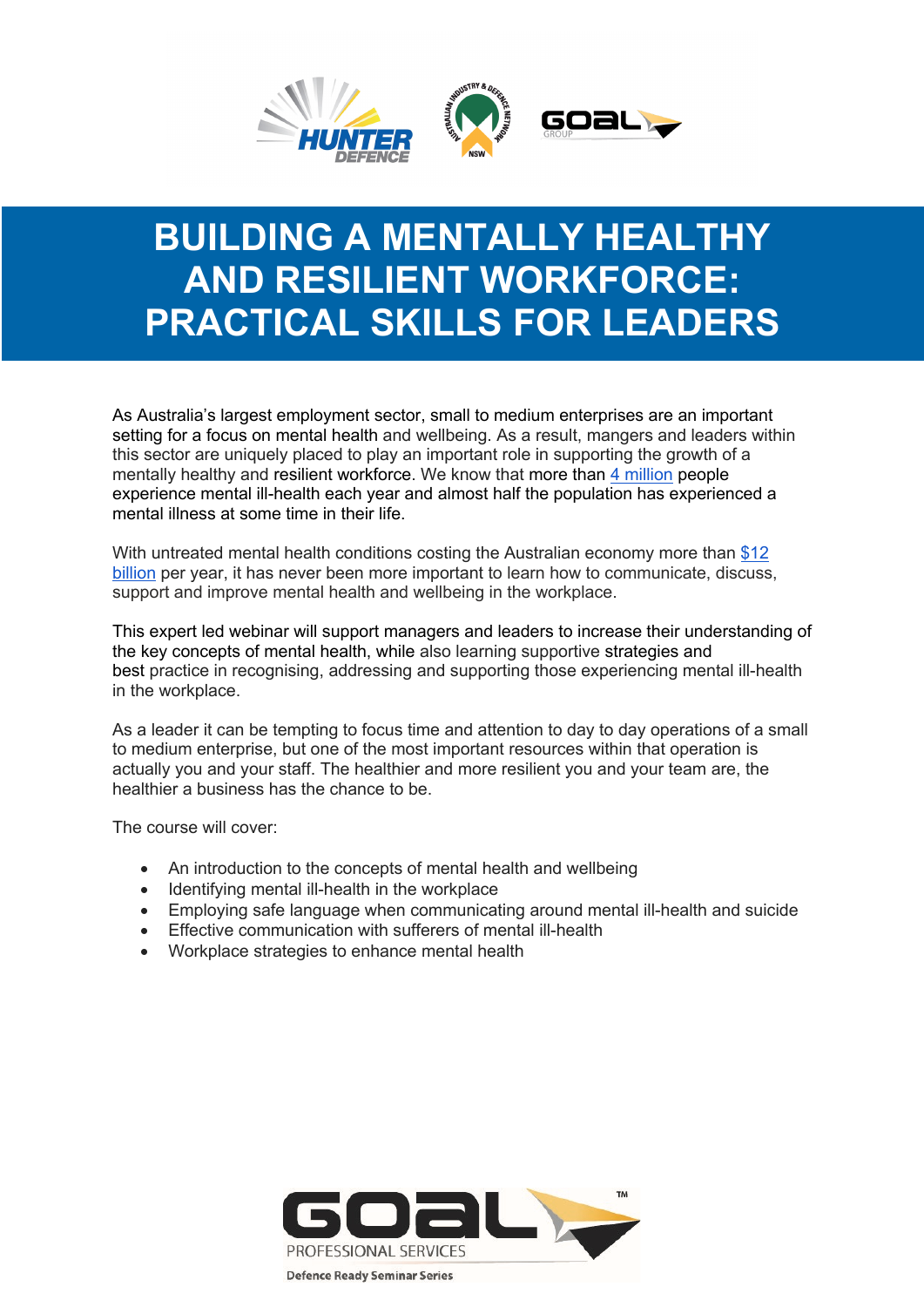

## **FORMAT FOR MENTAL HEALTH SEMINAR**

| <b>TIMING</b>                                                                                      | <b>LEARNING MODULE</b>                                                                                                                                                                                                                                                                                                                                                                                                                                                                                                                                                                                                                                                                                                       | <b>FORMAT</b> | <b>EST. TIME TO</b><br><b>COMPLETE</b>                                             |
|----------------------------------------------------------------------------------------------------|------------------------------------------------------------------------------------------------------------------------------------------------------------------------------------------------------------------------------------------------------------------------------------------------------------------------------------------------------------------------------------------------------------------------------------------------------------------------------------------------------------------------------------------------------------------------------------------------------------------------------------------------------------------------------------------------------------------------------|---------------|------------------------------------------------------------------------------------|
|                                                                                                    |                                                                                                                                                                                                                                                                                                                                                                                                                                                                                                                                                                                                                                                                                                                              |               |                                                                                    |
| On demand                                                                                          | Introduction to seminar and facilitator<br>$\bullet$<br>Description of seminar bundle incl learning outcomes<br>$\bullet$                                                                                                                                                                                                                                                                                                                                                                                                                                                                                                                                                                                                    | Podcast       | 30 minutes                                                                         |
| Week 1<br>4pm, 10 Aug<br>Mental health and<br>wellbeing.                                           | Introduce participants to the concepts of mental health and<br>$\bullet$<br>wellbeing<br>Provide a neuro-biological framework for understanding<br>$\bullet$<br>mental ill-health in the workplace<br>Identify and discuss the differences between mental health<br>$\bullet$<br>and wellbeing, mental ill-health, and mental disorders<br>Identify the main signs and symptoms of mental ill-health<br>$\bullet$<br>Identify the different impacts of mental ill-health on<br>$\bullet$<br>individuals<br>Identify protective and preventative factors for mental health<br>$\bullet$<br>Identify the main factors of a neuro-biological framework for<br>$\bullet$<br>mental health and wellbeing                          | Webinar I     | 30 min bump in, 30<br>minute webinar, plus<br>30 minute chat room<br>participation |
| Week 2<br>4pm, 17 Aug<br><b>Safe</b><br>communication<br>around mental ill-<br>health and suicide. | Focus on safe and sensitive communication about mental ill-<br>$\bullet$<br>health and suicide<br>Develop an in-depth understanding of the issues behind<br>$\bullet$<br>problematic language and the potential impact it may have<br>on perpetuating stigma and inhibiting help-seeking behaviour<br>Identify and employ safe language when communicating<br>$\bullet$<br>about mental ill-health or suicide<br>Identify language that can be stigmatising when referring to<br>$\bullet$<br>mental illness<br>Identify areas of stigma relating to mental illness, specifically<br>$\bullet$<br>how stigma impacts on people with mental ill-health<br>How to communicate about mental ill-health and suicide<br>$\bullet$ | Webinar II    | 30 minute webinar,<br>plus 30 minute chat<br>room participation                    |
| Week 3<br>4pm, 24 Aug<br>How to<br>communicate<br>about mental ill-<br>health and suicide.         | Continues the focus on effective communication with people<br>$\bullet$<br>experiencing mental ill-health or suicidal behaviour<br>Identify effective strategies for communicating with a person<br>$\bullet$<br>who may be experiencing mental ill-health<br>Confidently incorporate appropriate help-seeking information<br>$\bullet$<br>and support pathways in relevant communications                                                                                                                                                                                                                                                                                                                                   | Webinar III   | 30 minute webinar,<br>plus 30 minute chat<br>room participation                    |
| Week 4<br>4pm, 31 Aug<br><b>Maintaining mental</b><br>health and<br>wellbeing in the<br>workplace. | Focus on self-care and maintaining mental health and well-<br>$\bullet$<br>being<br>Identify why implementing self-care strategies is important<br>$\bullet$<br>Develop coping strategies to implement self-care and positive<br>$\bullet$<br>mental health<br>Identify some coping skills that people with mental ill-health<br>$\bullet$<br>may find helpful<br>Identify workplace strategies to enhance mental health<br>$\bullet$                                                                                                                                                                                                                                                                                        | Webinar III   | 30 minute webinar,<br>plus 30 minute chat<br>room participation                    |
| <b>TOTAL COURSE DURATION</b>                                                                       |                                                                                                                                                                                                                                                                                                                                                                                                                                                                                                                                                                                                                                                                                                                              |               | 5 hours                                                                            |



**Defence Ready Seminar Series**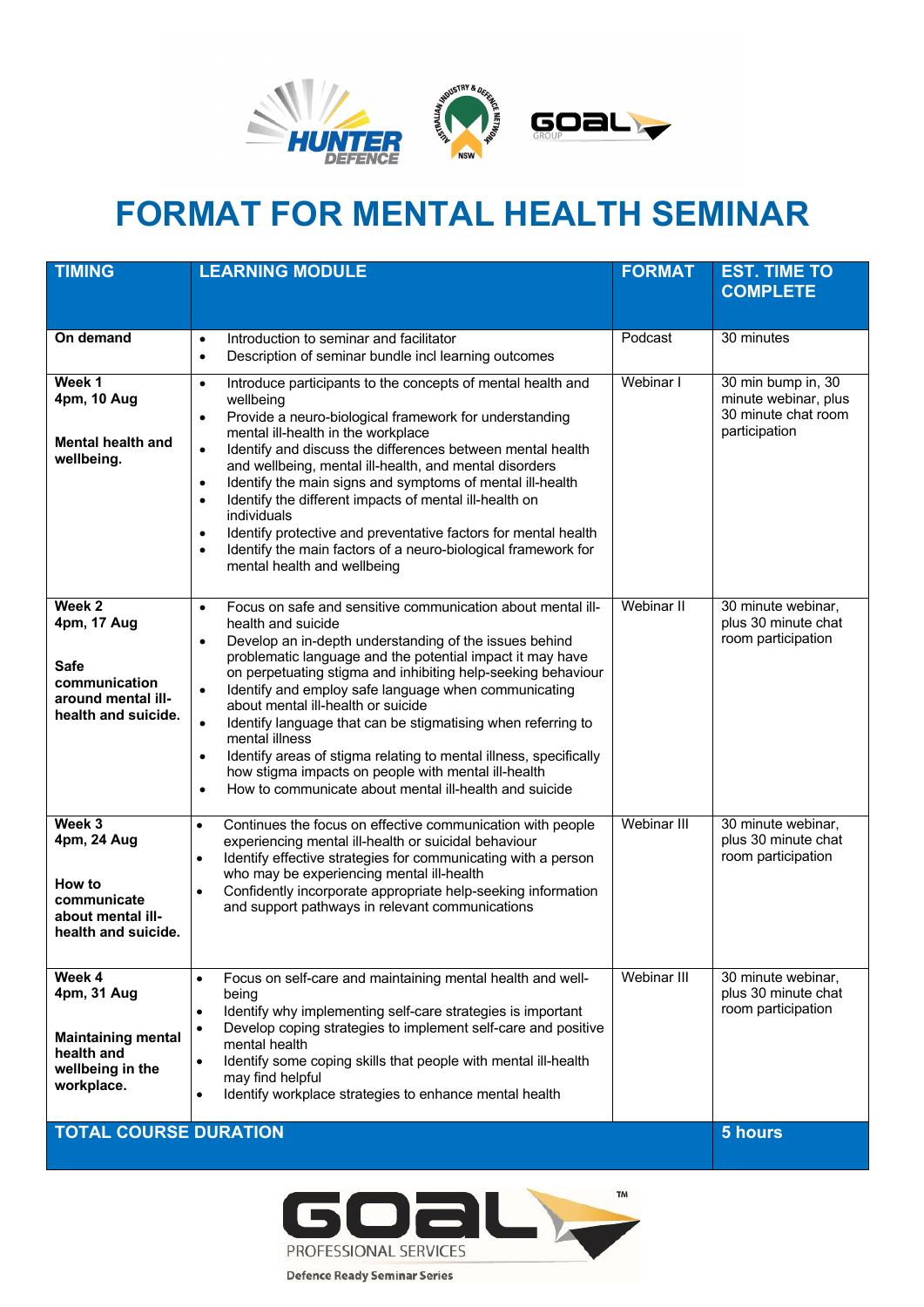

### **About the instructors**:

#### *Associate Professor Carmel Loughland*

*Associate Professor Carmel Loughland has an extensive career which includes national and international mental health research expertise. A senior registered psychologist, Associate Professor Loughland brings a breadth of research insight and practical knowledge on strategies for supporting mental health and wellbeing and applications across institutions. She currently fulfils roles at multiple sites including as the Lead for Allied Health Research within Hunter New England Mental Health Service as well as positions in Translational Mental Health Research and for the NSW Ministry of Health and Faculty of Health and Medicine, University of Newcastle under the Priority Research Centre for Brain and Mental Health Research.*



*Ms Bartlett has more than 11 years' experience in delivering evidence-informed training designed to improve mental health literacy, build the capacity of audiences around language and stigma and impart strategies to support audiences to take action around their own mental health and wellbeing and the communities that they serve. She has provided strategic expert support and guidance for a diverse set of industries in best practice communications of suicide and mental ill-health and was instrumental in the development of a framework for the promotion of mental health and wellbeing and the prevention of mental ill-health and suicide.*

#### *Dr Sally Fitzpatrick*

*Dr Fitzpatrick oversees a range of projects including Ahead for Business, a digital hub supporting the mental health and wellbeing of small business owners and those that support them. Dr Fitzpatrick is a clinical psychologist and researcher who is passionate about understanding the factors that contribute to the mental health and wellbeing of all Australians. She is particularly passionate about translating this knowledge into evidence-based programs that enhance the mental health and wellbeing of our communities. She holds a Master of Clinical Psychology and a PhD, and is a conjoint Senior Lecturer at The University of Newcastle and holds an Honorary Postdoctoral Fellowship with Macquarie University.*